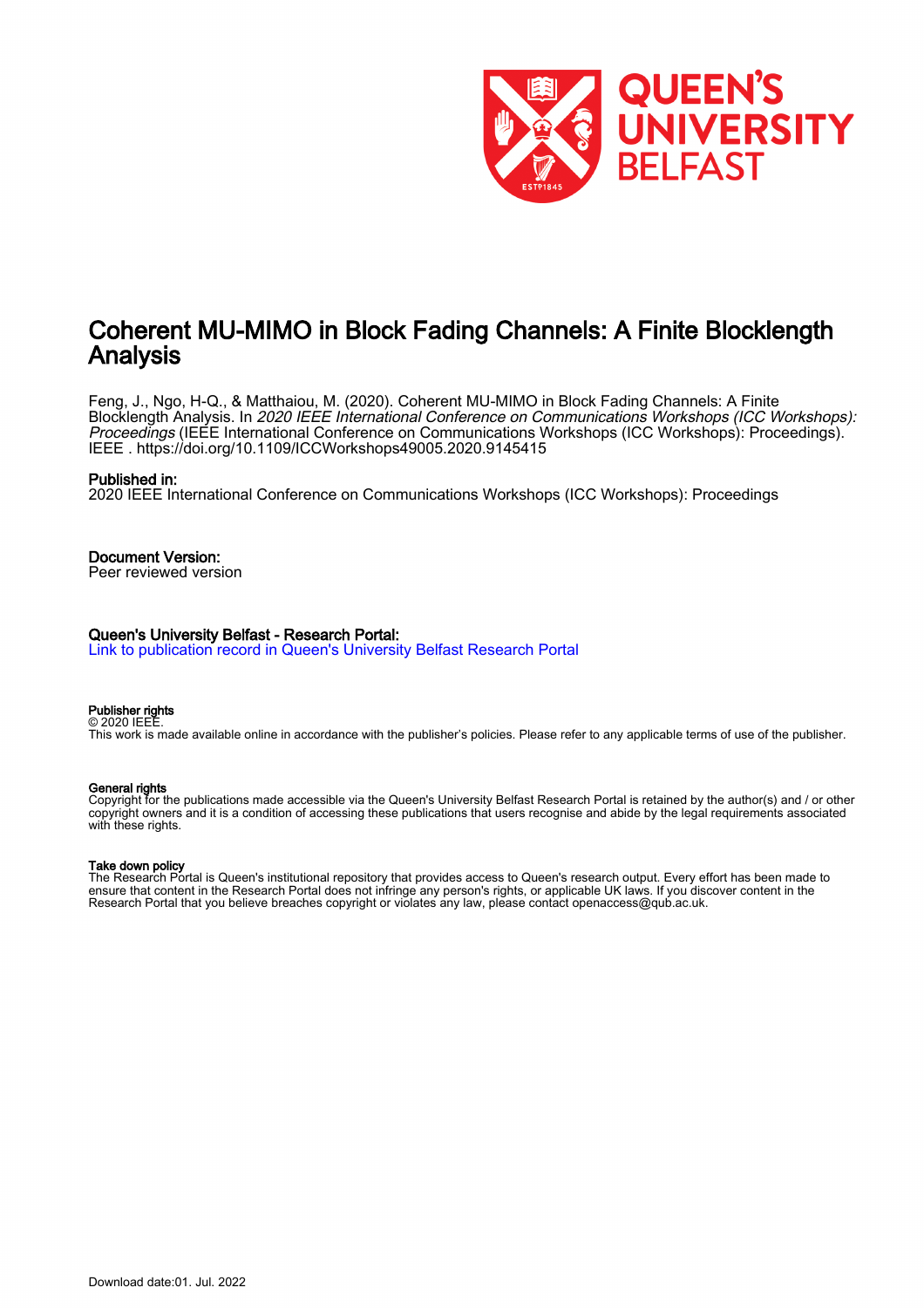# Coherent MU-MIMO in Block Fading Channels: A Finite Blocklength Analysis

Junjuan Feng, Hien Quoc Ngo, and Michail Matthaiou Institute of Electronics, Communications and Information Technology (ECIT) Queen's University Belfast, BT3 9DT, Belfast, U.K. Email:{junjuan.feng, hien.ngo, m.matthaiou}@qub.ac.uk

*Abstract*—This paper investigates the maximum coding rate of the multiple-user multiple-input-multiple-output (MU-MIMO) uplink in coherent block-fading channels and with finite blocklength. The backoff of the maximum coding rate from the capacity caused by finite blocklength is precisely characterized by a parameter, called the channel dispersion. In particular, we derive exact analytical and approximation results for a large number of the base station (BS) antennas. By analyzing these results, we observe that even when considering the channel dispersion, the maximum coding rate still increases with respect to the number of BS antennas, whilst the SNR for each user can also improve the performance to a ceiling limited by the interuser interference. Fast channel dynamics (shorter coherence time) and high diversity gain (large number of blocks) are beneficial for the maximum coding rate under finite blocklength and coherent setting. Moreover, to obtain a certain fraction of the capacity with fixed error probability, the minimum required blocklength (delay) can be reduced by increasing the number of BS antennas. We also show that the channel dispersion will converge to a constant while the minimum required blocklength can approach to zero with massive number of the BS antennas. Hence, from a theoretical viewpoint, deploying a large number of the BS antennas is beneficial for low latency communications.

*Index Terms*—Channel dispersion, coherent block-fading channel, finite blocklength, maximum coding rate, multiple-user MIMO.

# I. INTRODUCTION

The future Internet-of-Things (IoT), ranging from machine-type communications to mission-critical communications, entails new requirements, such as higher spectral efficiency, ultra-higher reliabilities and low latency. The future 5G networks and beyond are expected to support ultra reliable low latency communication (URLLC) with latency going from less than 1 ms to few milliseconds and reliability higher than 99.999% [1] [2]. Thus, providing URLLC is important, challenging and has attracted lot of research attention over the past decade. If it is not necessary to consider latency constraints, the conventional Shannon capacity is sufficient enough for the performance analysis. However, when low latency communication is required, the assumption of long codewords becomes irrelevant and we need to resort to short codewords in order to fulfill the stringent latency constraints [3]. Having said this, finite blocklength systems have come at the forefront of wireless

communications research, particularly after the pioneering work of [4]. Most importantly, Shannon capacity yields an overestimation of the performance, and another refined performance metric, *the maximum coding rate*, which is as a function of finite blocklength and coding error probability, becomes mostly relevant.

#### *A. Related Works*

Polyanskiy, Poor and Verdú [4] showed that with an error probability no larger than  $0 < \epsilon < 1$  and under finite blocklength *n*, the normal approximation of the maximum coding rate under real additive white Gaussian noise (AWGN) channel (no fading) with unit variance can be expressed as

$$
R^*(n, \epsilon) = C - \sqrt{\frac{V}{n}} Q^{-1}(\epsilon) + \mathcal{O}\left(\frac{\log_2 n}{n}\right), \quad (1)
$$

where  $Q^{-1}(\epsilon)$  is the inverse Q-function,  $C = \frac{1}{2} \log_2(1 + \rho)$ is the capacity, and  $V = \frac{\rho(\rho+2)}{2(1+\rho)^2}$  $\frac{\rho(\rho+2)}{2(1+\rho)^2} \log_2^2 e$  denotes the channel dispersion with the definition as [4, Definition 1], in which  $\rho$  is the SNR. The term  $\mathcal{O}\left(\frac{\log_2 n}{n}\right)$  represents the remaining terms that vary with the same speed as  $\frac{\log_2 n}{n}$ .

Following [4], a series of works have extended the result (1) to other kinds of point-to-point channels. For instance, [5] studied the channel dispersion under additive non-Gaussian noise channels by using random Gaussian codebooks and nearest neighbor decoding. For the generalization to fading channels, [6] derived the dispersion of a single-input singleoutput (SISO), stationary coherent fading channel with real valued AWGN. The result showed the significant effect of the channel fading dynamics on the dispersion. Quasistatic single-input multiple-output (SIMO) and multiple-input multiple-output (MIMO) fading channels under finite blocklength with unit variance AWGN were thoroughly investigated in [7] and [8], respectively. The results showed that under mild conditions on the channel gain, the channel dispersion is zero regardless whether the channel state information (CSI) is available at transmitter and/or receiver. Regarding the block-fading channel, [9]–[12] studied the performance metrics from SISO to MIMO systems with unit variance AWGN. Specifically, in [9], the non-asymptotic bounds of the maximum coding rate were presented in the noncoherent setting for SISO systems. It was shown that the maximum coding rate is not monotonic with respect to the channel coherence time and there exists a coherence time that maximizes the coding rate and makes a trade-off between the diversity gain obtained by a large number of blocks and the

The work of J. Feng and M. Matthaiou was supported by a research grant from the Department for the Economy Northern Ireland under the US-Ireland R&D Partnership Programme. The work of H. Q. Ngo was supported by the UK Research and Innovation Future Leaders Fellowships under Grant MR/S017666/1.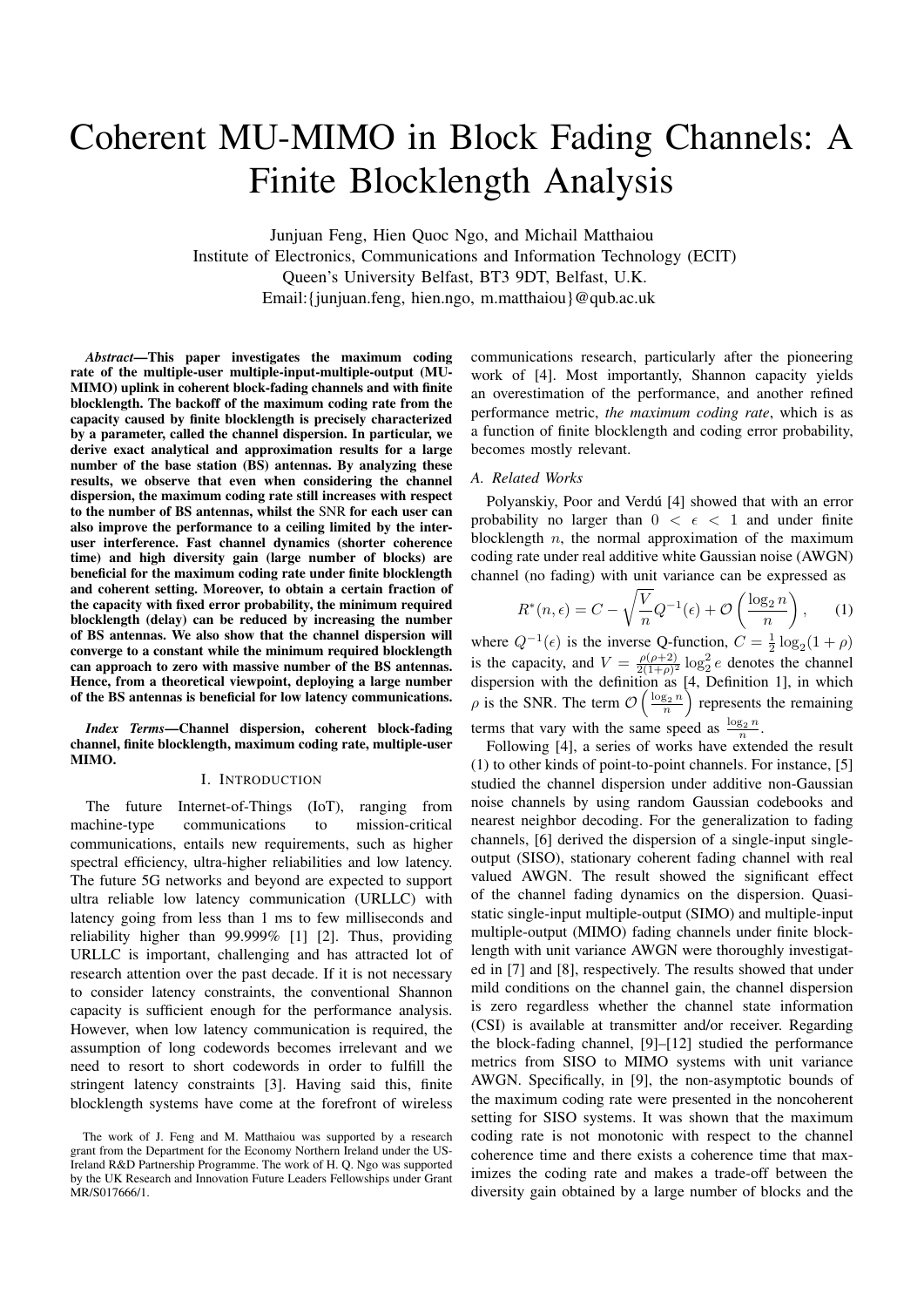resources used for channel estimation. Following this, a high-SNR normal approximation of the maximum coding rate was presented in [10] under noncoherent SISO Rayleigh blockfading channels, which complements the non-asymptotic bounds in [9] and provides us with a tractable formula for performance analysis. Very recently, [11] and [12] have provided a channel dispersion formula for AWGN coherent MIMO block-fading channel and the analysis showed that as we increase the number of receive antennas, the normalized dispersion decreases and the exact dispersion will approach to a constant. Also, [12] pointed out that the transmit and the receive antennas are not symmetric in affecting the channel dispersion.

#### *B. Contributions*

In this paper, we will focus on block-fading channels, in which the channel coefficient remains constant during one coherence block and varies independently to a new realization in the next block [9]. We also assume coherent communication, which means that the BS has perfect CSI. Different from [4]–[12], which focused on point-to-point networks, we take a step further by exploiting the multipleuser uplink networks, in which multiple users transmit signals to a multiple-antenna BS. Thus, the interference from other users must be considered, which is actually not Gaussian. A more refined performance metric, the maximum coding rate under finite blocklength and non-Gaussian noise is presented and analyzed. The results enable us to obtain some important insights, which are listed as follows:

- 1) The new maximum coding rate under finite blocklength is an increasing function with respect to the number of BS antennas and the signal-to-noise-ratio (SNR) of each user boosts the performance to a ceiling determined by the inter-user interference;
- 2) Fast fading channel dynamics (shorter coherence time) and high diversity gain (large number of blocks) can strongly improve the performance even under the interuser interference, which has been proved in [12] for point-to-point MIMO systems;
- 3) The minimum blocklength required for obtaining a fixed fraction of capacity with given error probability reduces when a massive number of antennas is deployed at the BS. In addition, longer blocklength is needed if the number of users increases;
- 4) Lastly, the channel dispersion will converge to a constant when the number of antennas at the BS goes to infinity.

Notation: Boldface lower and upper case letters are used to denote vectors and matrices, respectively. The notation *∥ · ∥*<sup>2</sup> and  $(\cdot)^T$  denote the 2-norm and the transpose of a vector or matrix, respectively. The operators  $\mathbb{E}\{x\}$ ,  $\text{Var}\{x\}$ ,  $\Re(x)$  and  $\Im(x)$  denote the mean, variance, real and imaginary part of a random variable *x*, respectively. The notation  $CN(0, \sigma^2)$ represents the complex Gaussian distribution with zero mean and variance  $\sigma^2$  and  $C^{M \times N}$  denotes complex arrays with dimension  $M \times N$ . Finally,  $f(x) = \mathcal{O}(g(x))$  means that  $\lim_{x \to \infty} \frac{f(x)}{g(x)} = c < \infty.$ 

# II. SYSTEM MODEL

In the uplink, *K* single-antenna users transmit signals to the common BS with *N* antennas. A coherent block fading channel is considered, i.e., the BS has perfect CSI. Assume that each block has *T<sup>c</sup>* symbols and there are in total *L* blocks. Thus, the finite coding blocklength is  $n = LT_c$ . The transmission process is as follows.

At a certain block *j*, for  $j = 1, 2, \ldots, L$ , for each symbol  $i \in [T_c] = \{1, 2, \ldots, T_c\}$ , the channel input-output relation or the received signal at the BS is

$$
\mathbf{y}_{i}(j) = \sum_{k=1}^{K} \mathbf{h}_{k}(j)x_{k,i}(j) + \mathbf{n}_{i}(j),
$$
 (2)

where  $\mathbf{y}_i \in \mathcal{C}^{N \times 1}$ ;  $\mathbf{h}_k(j) = [h_{k,1}(j), h_{k,2}(j), \dots, h_{k,N}(j)]^T$ ∈  $C^{N\times 1}$  denotes the channel vector from the *k*-th user to the BS at block *j*, which has independent and identical distributed (i.i.d.) elements and each element is distributed as  $CN(0, \gamma_k^2)$ ;  $x_{k,i}(j)$  denotes the *i*-th transmit symbol for user *k* at block *j*; and  $\mathbf{n}_i(j)=[n_{i,1}(j), \ldots, n_{i,N}(j)]^T \in \mathcal{C}^{N \times 1}$  is the AWGN vector, which has i.i.d. elements with zero mean and variance  $\sigma^2$ .

The received signal matrix at BS,  $\mathbf{Y}(j) \in \mathcal{C}^{N \times T_c}$ , for all symbols  $[T_c]$  at block  $j$ , is

$$
\mathbf{Y}(j) = \sum_{k=1}^{K} \mathbf{h}_k(j) \mathbf{x}_k^T(j) + \mathbf{N}(j) = \mathbf{H}(j)\mathbf{X}(j) + \mathbf{N}(j), \quad (3)
$$

where  $\mathbf{Y}(j) = [\mathbf{y}_1(j), ..., \mathbf{y}_{T_c}(j)] \in C^{N \times T_c}$ ;  $\mathbf{x}_k(j) =$  $[x_{k,1}(j),...,x_{k,T_c}(j)]^T$  contains the transmitted symbols of length *T<sub>c</sub>* for user *k*;  $\mathbf{N}(j) = [\mathbf{n}_1(j), \dots, \mathbf{n}_{T_c}(j)] \in C^{N \times T_c}$ is the AWGN matrix with i.i.d.  $\mathcal{CN}(0, \sigma^2)$  elements;  $\mathbf{H}(j)$  =  $[\mathbf{h}_1(j), \ldots, \mathbf{h}_K(j)] \in \mathcal{C}^{N \times K}$  denotes the uplink channel matrix from all users to the BS;  $\mathbf{X}(j) = [\mathbf{x}_1(j), \dots, \mathbf{x}_K(j)]^T \in$  $\mathcal{C}^{K \times T_c}$  contains the transmitted signals from all users.

Based on [6] and [13], when the distribution of the channel realization  $\mathbf{H}(j)$  is isotropic and the input signal  $\mathbf{X}(j)$ satisfies  $\mathbf{X}(j) \sim \mathcal{CN}(\mathbf{0}, T_c\mathbf{P})$ , in which  $\mathbf{P} \in \mathcal{C}^{K \times K}$  is a diagonal matrix with the *k*-th diagonal element equal to the transmit power constraint  $P_k$  of user  $k$ , for  $k = 1, \ldots, K$ , the Shannon capacity can be achieved and this capacity achieving input distribution is unique when the number of BS antennas is  $N \geq 2$  [11, Proposition 3]. Thus, in the following, we will always assume that  $\mathbf{X}(j) \sim \mathcal{CN}(\mathbf{0}, T_c\mathbf{P})$ . With this assumption, the transmitted signal for each user at each block satisfies the power constraint

$$
\mathbb{E}\left\{\|\mathbf{x}_k(j)\|_2^2\right\} = T_c P_k, \quad k = 1, 2, \dots, K. \tag{4}
$$

Meanwhile, we also assume that  $\mathbf{x}_k(j) \in \mathcal{CN}(\mathbf{0}, P_k \mathbf{I}_{T_c})$ , for  $j = 1, \ldots, L$  and  $k = 1, 2, \ldots, K$ .

Without any combination scheme at the BS, (3) can be rewritten as

$$
\mathbf{Y}(j) = \mathbf{h}_k(j)\mathbf{x}_k^T(j) + \sum_{\substack{m=1\\m\neq k}}^K \mathbf{h}_m(j)\mathbf{x}_m^T(j) + \mathbf{N}(j), \quad (5)
$$

where the first term denotes the desired signal, the second term represents interference from other users and the last term is the AWGN.

III. PERFORMANCE ANALYSIS

Denoting the interference matrix in (5) as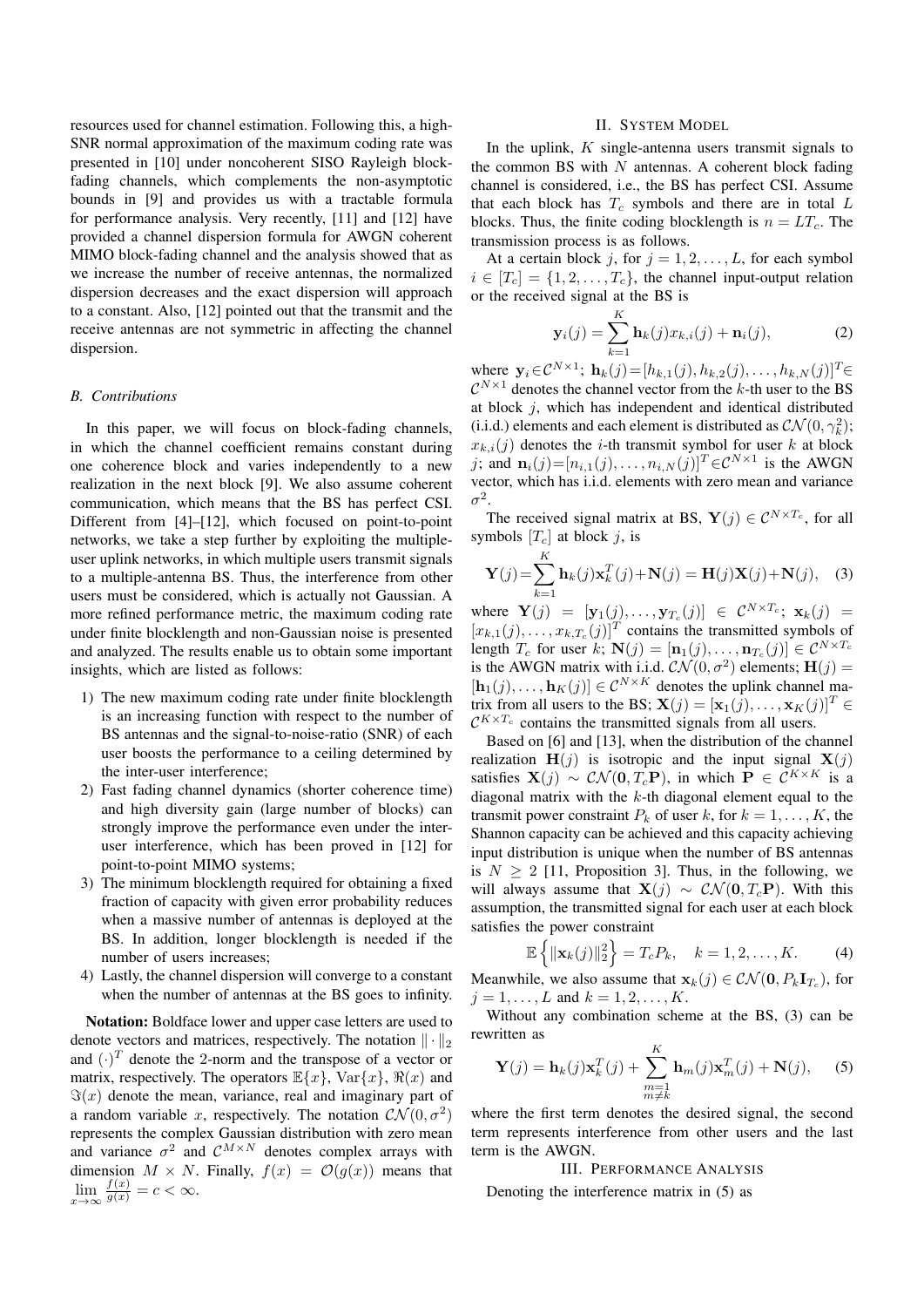$$
\mathbf{N}^{I}(j) \triangleq \sum_{\substack{m=1\\m\neq k}}^{K} \mathbf{h}_{m}(j) \mathbf{x}_{m}^{T}(j),
$$
 (6)

and treating the interference plus noise term in (5) as the effective noise denoted as

$$
\mathbf{N}^{\text{total}}(j) \triangleq \mathbf{N}^{\text{I}}(j) + \mathbf{N}(j). \tag{7}
$$

Then, (5) can be rewritten as

$$
\mathbf{Y}(j) = \mathbf{h}_k(j)\mathbf{x}_k^T(j) + \mathbf{N}^{\text{total}}(j),\tag{8}
$$

which now can be treated as the single-input-multiple-output (SIMO) fading channel with the input signal  $\mathbf{x}_k^T(j)$ , the fading channel  $\mathbf{h}_k(j)$  and the noise  $\mathbf{N}^{\text{total}}(j)$ . Here, we should note that the noise  $N<sup>total</sup>(j)$  is not Gaussian distributed due to the effect of the interference term  $N^{I}(j)$ .

In (8), the signal-to-interference-plus-noise (SINR) ratio for the user *k* is

$$
\text{SINR}_k = \frac{P_k \|\mathbf{h}_k(j)\|_2^2}{\sigma^2 + \sigma_{K/k}^2},\tag{9}
$$

where  $\sigma_{K/k}^2 = \sum_{k=1}^{K}$  $m=1$ <br> $m \neq k$  $\gamma_m^2 P_m$  is the second-order moment of

the interference term  $N^{I}(j)$  in (6).

Then, by treating the noise  $N<sup>total</sup>(j)$  in (7) as Gaussian noise and with the mismatched decoder at the BS as in [14], the maximum coding rate in nats per channel use of the *k*-th user  $R_k(n, \epsilon_k)$  with blocklength *n* and block error probability not greater than  $\epsilon_k$  can be asymptotically expressed as<sup>1</sup>

$$
R_k(n, \epsilon_k) = C_k - \sqrt{\frac{V_k}{n}} Q^{-1}(\epsilon_k) + O\left(\frac{1}{L}\right), \quad (10)
$$

where  $0 < \epsilon_k < 1/2$  is the maximum error probability<sup>2</sup> that is allowed for transmission for user  $k$ ;  $C_k$  denotes the Shannon capacity which admits the form

$$
C_k = \mathbb{E}\left\{\ln\left[1 + \text{SINR}_k\right]\right\}.
$$
 (11)

The term  $V_k$  is the channel dispersion, which is used to characterize the backoff of the maximum coding rate from the capacity under finite blocklength, and has the form

$$
V_k = T_c \text{Var}\left\{\ln\left[1 + \text{SINR}_k\right]\right\}
$$
  
+2\left\{1 - \mathbb{E}\left\{\frac{1}{(1 + \text{SINR}\_k)}\right\}\right\}  
+ \left(\frac{\xi}{T\_c(\sigma\_{K/k}^2 + \sigma^2)^2} - T\_c - 1\right) \mathbb{E}\left\{\frac{1}{\left(1 + \frac{1}{\text{SINR}\_k}\right)^2}\right\}, (12)

where *ξ* is as

$$
\xi \triangleq T_c \left\{ (T_c + 1)(\sigma_{K/k}^2 + \sigma^2)^2 + (T_c + 2) \sum_{\substack{m=1 \ m \neq k}}^{K_u} \gamma_m^4 P_m^2 - \left( \sum_{\substack{m=1 \ m \neq k}}^{K_u} \gamma_m^2 P_m \right)^2 \right\}.
$$
 (13)

In the following, we will theoretically characterize the

maximum coding rate in (10). The exact analytical expression under the general case and the approximation result under large number of the BS antennas will be provided.

#### *A. Analytical Result of Maximum Coding Rate*

*Proposition 1:* The analytical expression of the maximum coding rate (10) under finite blocklength for an intended user *k* can be expressed as follows,

$$
R_k(n, \epsilon_k) = \bar{R}_k^c(n, \epsilon_k)
$$
  
=  $\bar{C}_k^c - \sqrt{\frac{\bar{V}_k^c}{n}} Q^{-1}(\epsilon_k) + O\left(\frac{1}{L}\right)$ , (14)

where  $\bar{C}_k^c$  and  $\bar{V}_k^c$  denote the analytical results of the capacity  $C_k$  in (11) and the channel dispersion  $V_k$  in (12) respectively, which have the form as

$$
\bar{C}_k^c = \frac{1}{\Gamma(N)} G_{2,3}^{3,1} \left( \frac{1}{2v_k} \middle| 0, 0, N \right), \tag{15}
$$

$$
\bar{V}_{k}^{c} = \frac{2T_{c}}{\Gamma(N)} e^{\frac{1}{2v_{k}} \sum_{m=0}^{N-1} (-1)^{m} C_{N-1}^{m}} \times G_{3,4}^{4,0} \left( \frac{1}{2v_{k}} \middle| \begin{array}{c} m+1, m+1, m+1 \\ N, m, m, m \end{array} \right) - T_{c} \left\{ \frac{1}{\Gamma(N)} G_{2,3}^{3,1} \left( \frac{1}{2v_{k}} \middle| \begin{array}{c} 0, 1 \\ 0, 0, N \end{array} \right) \right\}^{2} + 2 \left\{ 1 - \frac{1}{\Gamma(N)} G_{1,2}^{2,1} \left( \frac{1}{2v_{k}} \middle| \begin{array}{c} 1 \\ N, 1 \end{array} \right) \right\} + \left( \frac{\xi}{T_{c} (\sigma_{K/k}^{2} + \sigma^{2})^{2}} - T_{c} - 1 \right) \frac{1}{\Gamma(N)} G_{1,2}^{2,1} \left( \frac{1}{2v_{k}} \middle| \begin{array}{c} -1 \\ N, 0 \end{array} \right), \tag{16}
$$

where  $C_m^k = \frac{m!}{k!(m-k)!}$  denotes the binomial coefficient. The symbol  $G_{p,q}^{m,n}$   $\left(x \mid \begin{array}{c} a_1, \ldots, a_p \\ b_1, \ldots, b_p \end{array}\right)$  $b_1, \ldots, b_q$ ) is Meijer's G-function [15,

Eq. (9.301)] and the parameter  $\frac{1}{2v_k} \triangleq \frac{\sigma^2 + \sigma_{K/k}^2}{\gamma_k^2 P_k}$ . *Proof:* See Appendix A.

In Proposition 1, define the signal-to-noise-ratio (SNR) as  $SNR = \frac{P_1}{\sigma^2} = \ldots = \frac{P_K}{\sigma^2} = \frac{P}{\sigma^2}$ . When  $SNR = \frac{P}{\sigma^2} \to \infty$ , we have 2 2

$$
\frac{1}{2v_k} = \frac{\sigma_{K/k}^2}{\gamma_k^2} + \frac{1}{\gamma_k^2} \frac{1}{\text{SNR}} \to \frac{\sigma_{K/k}^2}{\gamma_k^2},\tag{17}
$$

which is a constant limited by the inter-user interference. By replacing all the coefficient  $\frac{1}{2v_k}$  in Proposition 1 with the term  $\frac{\sigma_{K/k}^2}{\gamma_k^2}$ , we can conjecture that the maximum coding rate will be limited to a constant under high SNR due to the existence of the inter-user interference.

The result in Proposition 1, though analytical, provides limited insights due to presence of the non-linear Meijer's Gfunction. For this reason, we now present an approximation result of the maximum coding rate.

## *B. Approximation Result of the Maximum Coding Rate*

In this part, we will provide the approximation of the maximum coding rate for a large number of the BS antennas.

Firstly, recall the functions and variables defined in Appendix A, from the variance approximation in [16, Chapt.

<sup>&</sup>lt;sup>1</sup>The maximum coding rate in our paper is obtained under the assumption that the input signals are i.i.d. Gaussian distributed, while the result obtained by Polyanskiy, Poor and Verdú in [4] assumed that the input signals are under the unitary space time modulation (USTM).

<sup>&</sup>lt;sup>2</sup>Here, the error probability  $0 < \epsilon_k < 1/2$  is used to guarantee  $Q^{-1}(\epsilon_k)$ is positive.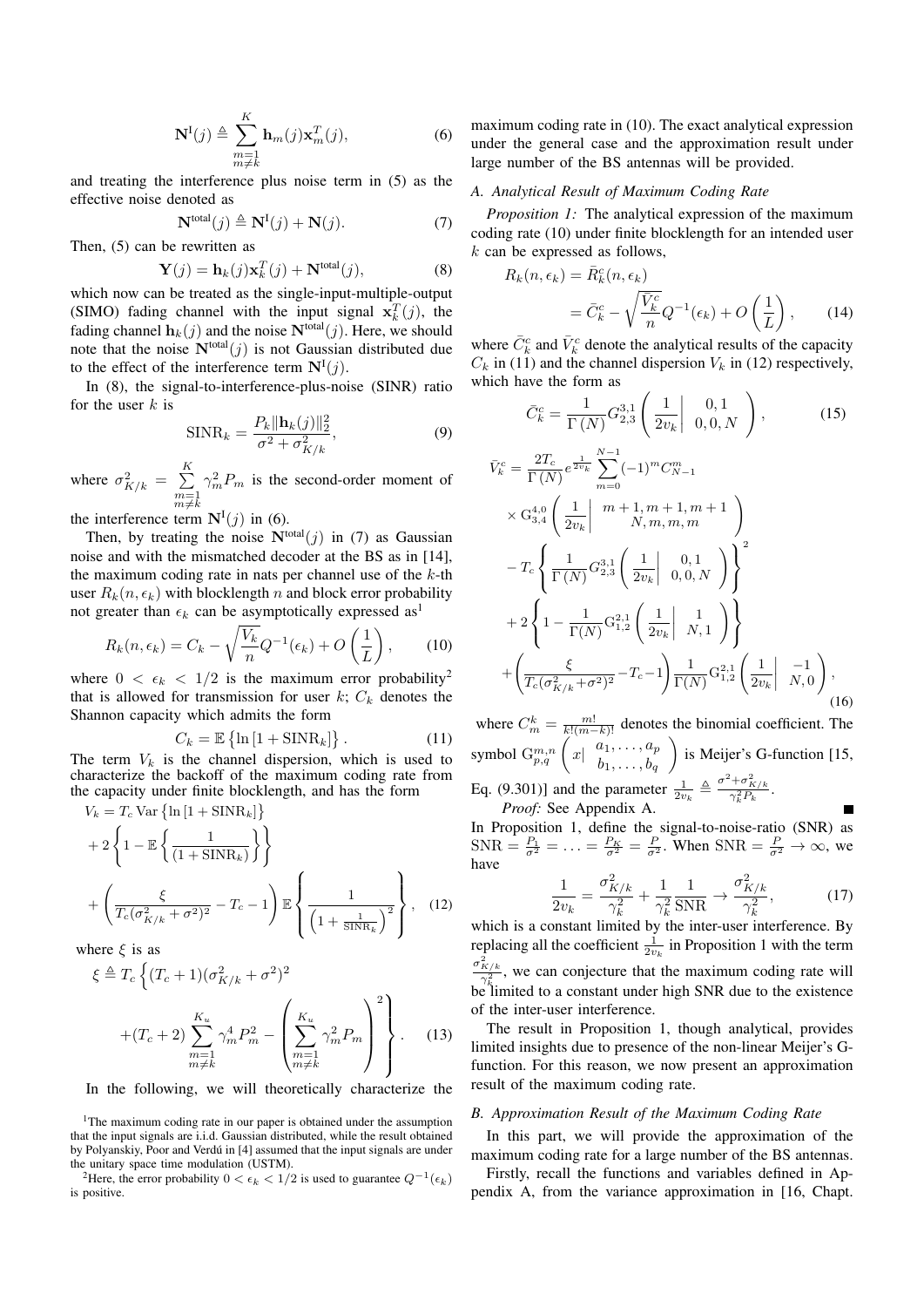4.3.2], the approximation of the variance of  $g(x_k(j))$  in (28) of Appendix A can be obtained as in the following lemma.

*Lemma 1:* The variance of the Shannon capacity  $g(x_k(j)) = \ln(1 + v_k x_k(j))$  can be approximated as

$$
\text{Var}\{g(x_k(j))\} = \text{Var}\{\ln[1 + \text{SINR}_k]\} \approx \frac{4Nv_k^2}{(1 + 2Nv_k)^2}.
$$
 (18)

Then, the defined random variable  $x_k(j) \triangleq \frac{\sqrt{2}}{2} \mathbf{h}_k(j) \cdot \frac{2}{2}$  in Appendix A, is distributed as  $x_k(j) \sim \chi^2(2N)$ . With [17, Eq. (74)], when the number of the BS antennas *N* is large, the following approximation holds tight,

$$
x_k(j) \approx \mathbb{E}\{x_k(j)\} = 2N. \tag{19}
$$

By substituting the above approximation result in Lemma 1 and the approximation result in (19) into the maximum coding rate in (10) and the corresponding terms (11) and (12), we obtain the approximating maximum coding rate shown in the following proposition.

*Proposition 2:* For a large number of the BS antennas *N*, the maximum coding rate of (10) can be approximated as

$$
\bar{R}_k^{\text{app}}(n, \epsilon_k) = \bar{C}_k^{\text{app}} - \sqrt{\frac{\bar{V}_k^{\text{app}}}{n}} Q^{-1}(\epsilon_k) + O\left(\frac{1}{L}\right),\tag{20}
$$

where  $\bar{C}_k^{\text{app}}$  and  $\bar{V}_k^{\text{app}}$  are the approximations for the capacity and channel dispersion, respectively, given by

$$
\bar{C}_k^{\text{app}} = \ln\left[1 + 2v_k N\right],\tag{21}
$$

$$
\bar{V}_k^{\text{app}} = T_c \frac{4Nv_k^2}{(1+2Nv_k)^2} + 2\left(1 - \frac{1}{1+2v_kN}\right) + \left(\frac{\xi}{T_c(\sigma_{K/k}^2 + \sigma^2)^2} - T_c - 1\right) \frac{1}{\left(1 + \frac{1}{2v_kN}\right)^2}.
$$
 (22)

In Proposition 2, by increasing the number of BS antennas *N*, the capacity in (21) will grow without bound, whilst the channel dispersion in (22) will approach to a constant as

$$
\bar{V}_k^{\text{app}} \xrightarrow{N \to \infty} \bar{V}^{\infty} = 2 + \left( \frac{\xi}{T_c (\sigma_{K/k}^2 + \sigma^2)^2} - T_c - 1 \right). \tag{23}
$$

As given in [6, Eq. (3)], by ignoring the third term  $O\left(\frac{1}{L}\right)$ of (10) as [9, Eq. (9)], the minimum blocklength required for achieving a certain fraction  $0 < \eta_k < 1$  of the Shannon capacity can be approximated as

$$
n \gtrsim \left[\frac{Q^{-1}(\epsilon_k)}{1-\eta_k}\right]^2 \frac{V_k}{C_k^2},\tag{24}
$$

where  $V_k^{\text{nor}} = \frac{V_k}{C_k^2}$  is defined as the normalized channel dispersion. From Proposition 2, we have

$$
V_k^{\text{nor}} = \frac{V_k}{C_k^2} \approx \frac{\bar{V}_k^{\text{app}}}{(\bar{C}_k^{\text{app}})^2} \xrightarrow{N \to \infty} 0. \tag{25}
$$

Thus, the minimum blocklength required in (24) will approach to zero with increasing number of the BS antennas. This implies that employing large number of antennas at the BS is beneficial in the URLLC systems.

# IV. NUMERICAL RESULTS

In this section, a set of numerical results is provided to verify the correctness of the analytical results as well as to enable us to find some new insights. These numerical results are given under some basic system parameters setting as in Table I unless otherwise stated.

Please note that in this numerical section, all the numerical results are given by ignoring the term  $O\left(\frac{1}{L}\right)$  in (10). This is reasonable as this term is very small and can be neglected without affecting the performance but is convenient for the theoretical analysis, as done in the majority of relevant papers  $[4, Eq. (1)]$   $[9, Eq. (9)]$ .

TABLE I: Numerical Setting

| Coherence interval $T_c$  | $T_c=30$                                  |
|---------------------------|-------------------------------------------|
| Number of blocks $L$      | $L=20$                                    |
| Blocklength $n$           | $n = LT_c = 600$                          |
| Number of the BS antennas | $N=10$                                    |
| Number of users           | $K=6$                                     |
| Transmit power            | $P_1 = \ldots = P_K = P = 20$ dBm         |
| Noise variances           | $\overline{\sigma^2} = 1$                 |
| Error probability         | $\epsilon_k = 10^{-5}$ , for $k = 1, , K$ |
| Channel gain              | $\gamma_k^2 = 1$ , for $k = 1, , K$       |

# *A. The Analytical Result in Proposition 1*

Fig. 1 and Fig. 2 verify the correctness of the analytical result of the maximum coding rate presented in Proposition 1. Specifically, from Fig. 1, the maximum coding rate under finite blocklength will converge to the Shannon capacity with large number of blocks *L* and better performance can be obtained with longer coherence interval *Tc*. This is reasonable because the channel dispersion will be averaged under these two cases. Also, from Fig. 2, increasing the SNR of each user can boost the performance to a ceiling due to the presence of inter-user interference. Furthermore, for a fixed total blocklength *n*, with smaller coherence interval  $T_c$  (fast channel dynamics) and larger number of blocks *L* (high diversity gain), we can obtain higher maximum coding rate. This is because under this scenario, the information can be coded via a large number of independent channel realizations, which provides higher diversity gain. On the other hand, large number of blocks needs more symbols for channel estimation, which will lead to a rate loss. But in this paper, as we assume the coherent case, there is no rate loss. Thus, the performance can be improved and this result has also been proved in [9].

#### *B. The Approximation Result in Proposition 2*

The accuracy of the approximation result under a large number of the BS antennas in Proposition 2 is illustrated in Fig. 3. From this figure, the maximum coding rate, the capacity and the channel dispersion match very well with the corresponding simulation results. Futhermore, we can infer that even when the channel dispersion caused by finite blocklength is considered, the maximum coding rate is still an increasing function with respect to the number of the BS antennas. More interestingly, it shows that the channel dispersion converges to a constant with large number of the BS antennas.

From Fig. 4, though our approximation result in Proposition 2 is given under a large number of the BS antennas, it also matches well with respect to the number of users. Also, from this figure, increasing the number of users reduces the maximum coding rate of an individual user and no solid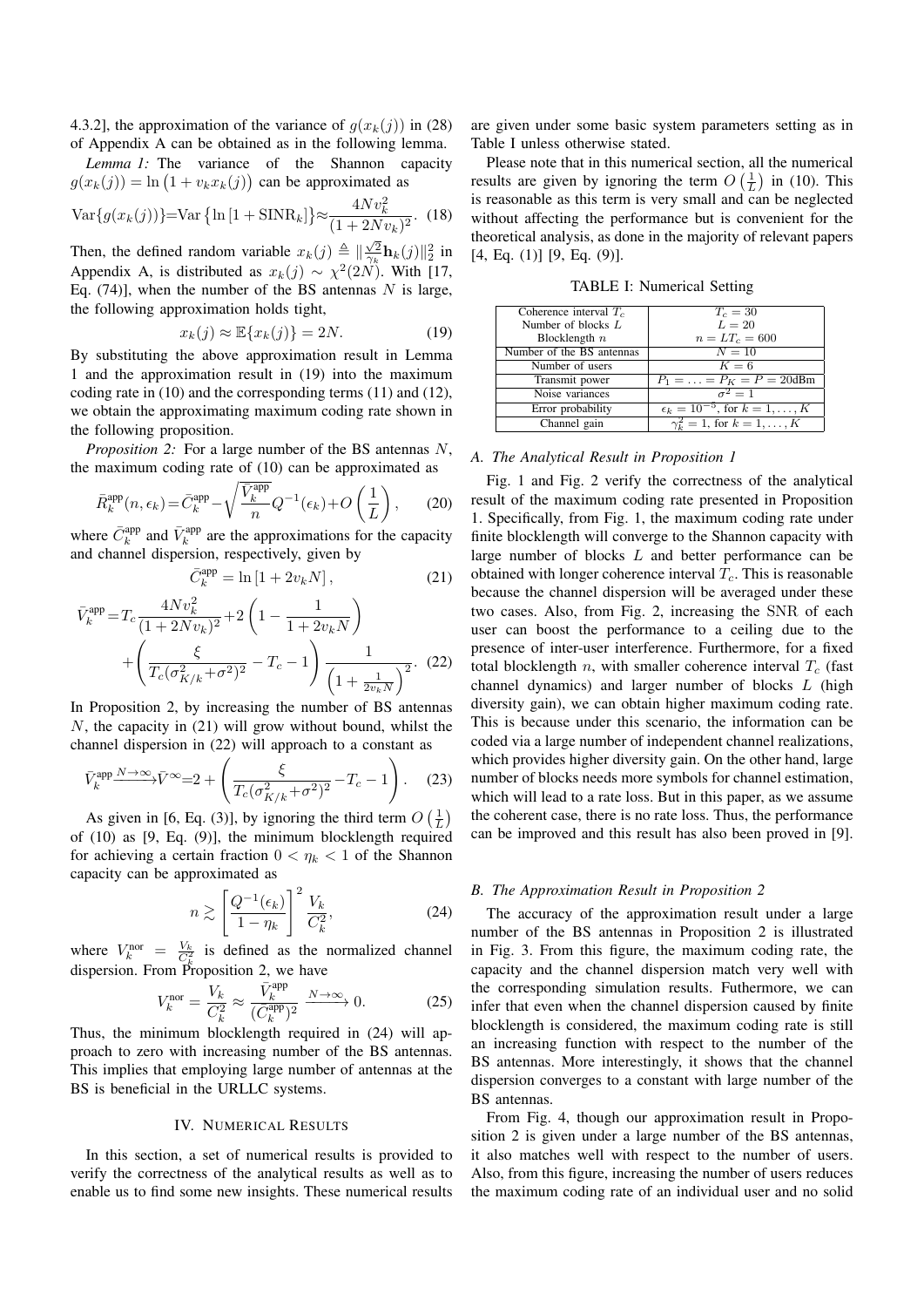

Fig. 1: The maximum coding rate versus the number of blocks with  $K = 6$ ,  $N = 10$  and  $P = 20$ dBm.



Fig. 2: The maximum coding rate versus the  $SNR = \frac{P}{\sigma^2}$  with  $K = 6, N = 10, \text{ and } n = LT_c = 600.$ 

conclusion has been drawn about the channel dispersion with respect to the number of users.

Most importantly, in Fig. 5, a larger number of the BS antennas is beneficial in reducing the minimum blocklength (delay) required for obtaining a certain level of the capacity and the minimum blocklength approaches to zero with increasing the number of BS antennas. Moreover, increaing the number of users would need longer blocklength since the inter-user interference is increased. However, increasing the transmit power of each user may not be beneficial to the minimum blocklength, especially in the large number of the BS antennas region.

### V. CONCLUSION

An uplink multiple-user MIMO system with a multipleantenna BS under coherent block-fading channel and finite blocklength has been investigated. A new and more refined performance metric, the maximum coding rate under finite blocklength was studied. We derived a new, analytical ex-



Fig. 3: The maximum coding rate and the channel dispersion versus the number of BS antennas with  $K = 6$ .



Fig. 4: Maximum coding rate, capacity and the channel dispersion versus the number of users with  $N = 100$ .



Fig. 5: The minimum blocklength versus the number of BS antennas with  $\eta_k = 0.8$ .